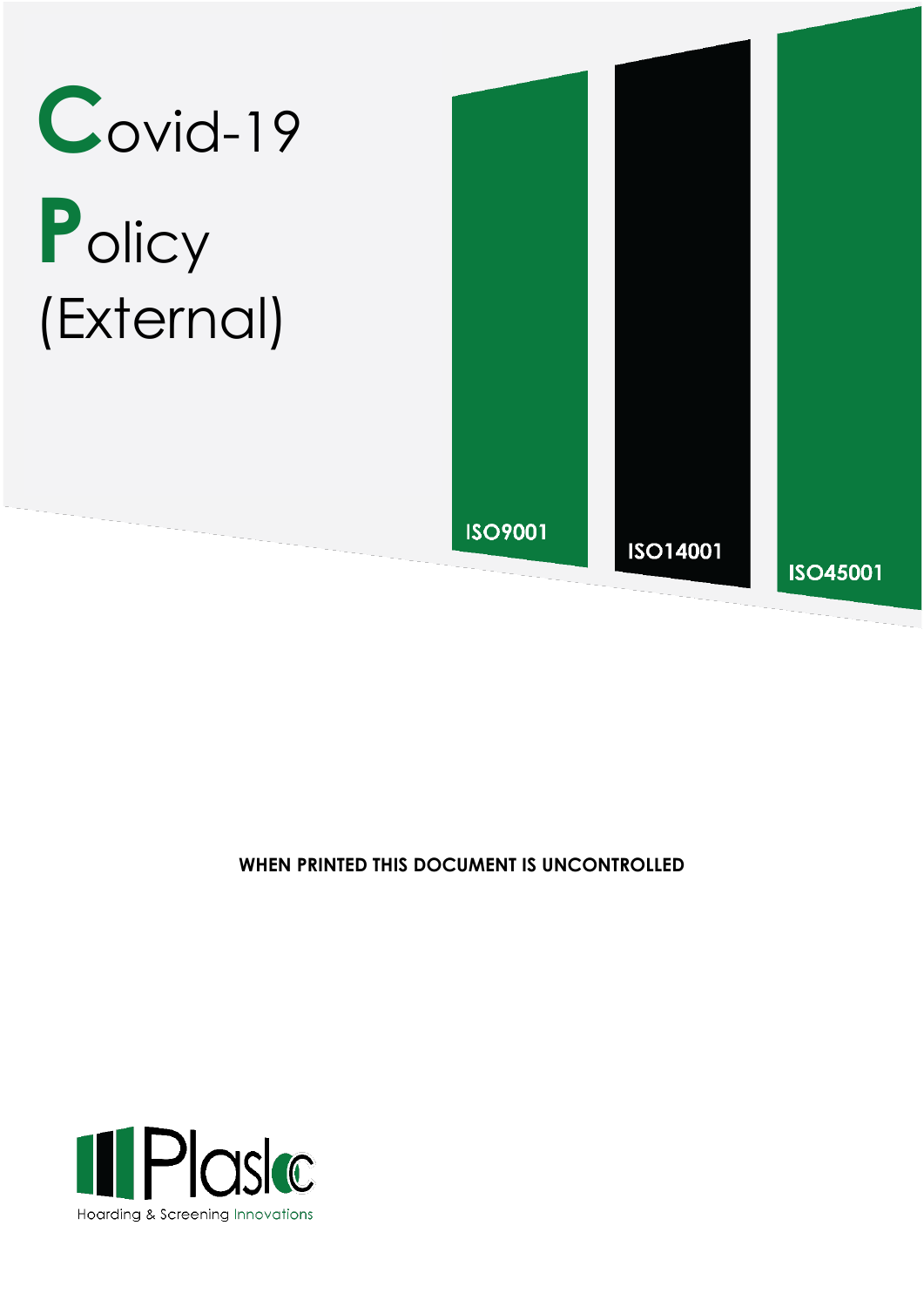



## **COVID-19 – PLASLOC Response Policy (External)**

#### **1. INTRODUCTION**

- 1.1 Plasloc takes the Covid-19 pandemic very seriously. It is our priority to keep our employees/supply chain and clients safe and well informed.
- 1.2 Plasloc have taken advice and continue to monitor ever changing guidelines to ensure we remain proactive in our policies and procedures.

#### **WHAT DO WE KNOW?**

- 2.1 COVID-19 is a highly contagious virus with mortality rate of around 3.4% (most deaths have been in the over 50's with underlying health conditions). However, most only experience mild symptoms and recover.
- 2.2 COVID-19 spreads in a similar way to flu. When someone who has COVID-19 coughs or exhales they release droplets of infected fluid. Most of these droplets fall on nearby surfaces and objects – such as desks, tables or telephones. People could catch COVID-19 by touching contaminated surfaces or objects – and then touching their eyes, nose or mouth. If they are standing within one meter of a person with COVID-19 they can catch it by breathing in droplets coughed out or exhaled by them.
- 2.3 The following symptoms may develop in the 14 days after exposure to someone who has COVID-19 infection:
	- Cough
	- Difficulty in breathing
	- Fever (37.3C or more)

#### **WHAT CAN WE DO?**

- 3.1 The World Health Organization (WHO) and the British Government Public Health England (PHE) have issued guideline for organisations to assist in controlling the spread of CORVID-19.
- 3.2 Personal Protection
	- Cover your mouth and nose with a tissue or your sleeve (not your hands) when you cough or sneeze. **Catch it – Bin it – Kill it**
	- Put used tissues in the bin straight away
	- Wash your hands with soap and water often use hand sanitiser gel if soap and water are not available.
	- Try to avoid close contact with people who are unwell (over 2m)
	- Clean and disinfect frequently touched objects and surfaces
	- Do not tough your eyes, nose or mouth if your hands are not clean
- 3.3 Workplace Protection
	- Make sure your workplaces are clean and hygienic. This includes desks, tables, telephones, keyboards, tools, vans and any obvious place where you or others could come in contact with. These areas should be wiped with disinfectant regularly.

| Department:   | All | Doc Ref No.: | QC-PD79-5.2 |
|---------------|-----|--------------|-------------|
| Revision No.: | 001 | Issue Date:  | March 2020  |